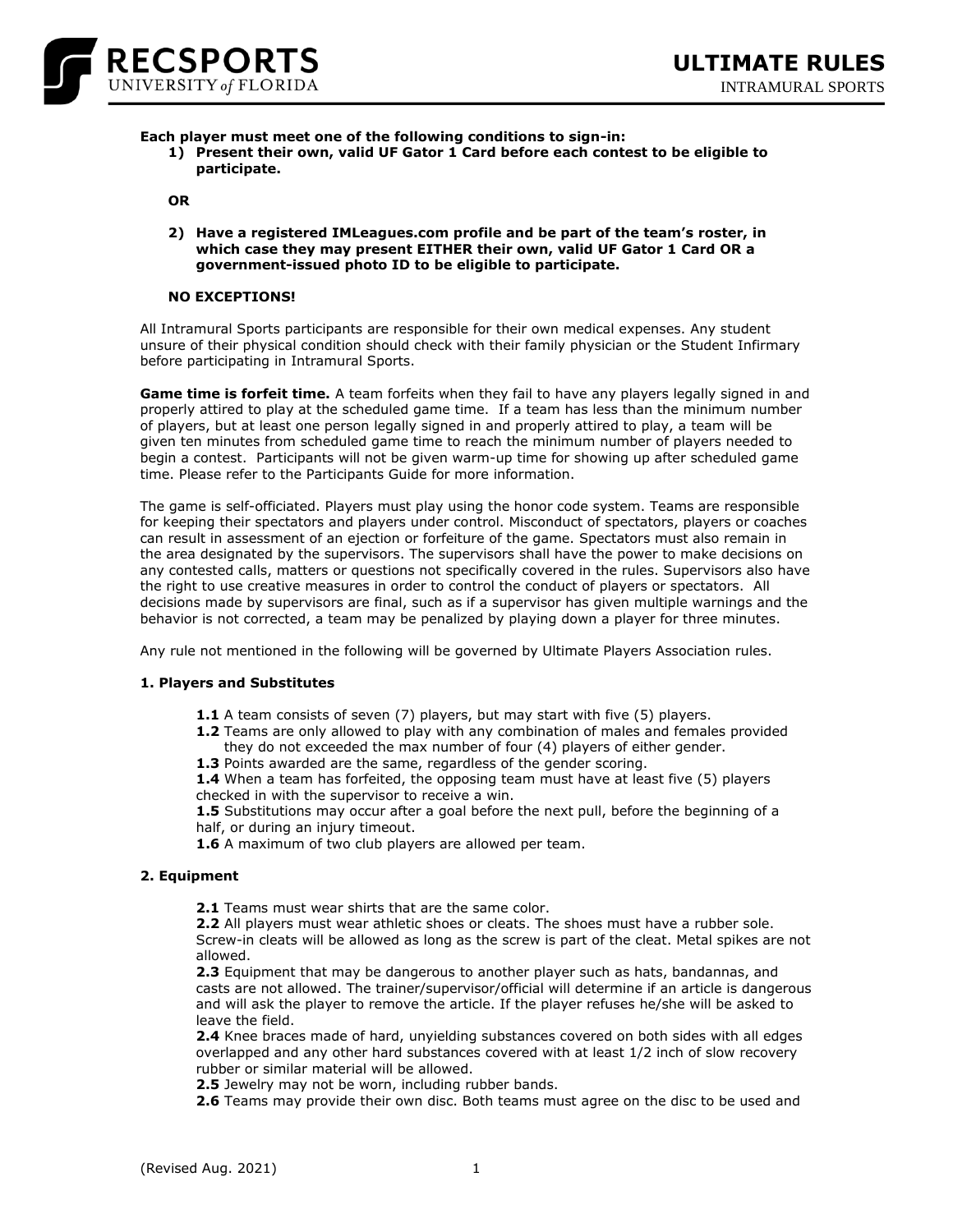

must be approved by the game officials. Discs must be at least 175 grams. They are available for checkout at Southwest Recreation Center.

## **3. Length of Game and Timing**

**3.1** There will be one 45-minute game with continuous running time. Clock stops for time outs or official time outs (e.g. for injuries or retrieving a disc). Clock is not stopped for violations.

**3.2** First team to 10 points OR the team with the highest score at the end of 45 minutes wins.

**3.3** Players must play the release in the final seconds of the game.

**3.4** Each team is allowed 2 time-outs per game.

**3.5** Overtime: Games stand as ties in regular season play. In the playoffs first team to 3 wins the game. There will be a coin toss to start the period. No time limit, unless excessive. **3.6** Championship game will be first team to 10. No time limit. Playoff overtime rule applies.

#### **4. The Game**

**4.1** Play is self-officiated. Players are responsible for their own foul and line calls. Players resolve their own disputes. With difficult calls the player with the best view should make the call. Example: Disc is caught near ground, caught near out of bounds, etc.

**4.2** Game begins with coin toss by supervisor. Winning team has choice of throwing or receiving, or which end to defend. Loser is given remaining choice.

**4.3** To initiate play, each point begins with both teams lining up behind their respective end-zone line. The defense throws ("pulls") the disc to the offense.

**4.3.1** If the disc is not caught and hits the ground inbounds, play starts at that spot where the disc hit.

**4.3.2** If the disc is not caught and hits the ground but moves out of bounds before being touched by the receiving team, play begins at the spot nearest the point where the disc crossed the line.

**4.3.3** If the disc goes out of bounds after being touched by the receiving team, play starts nearest the point where the disc crossed the line. There is no turnover. **4.3.4** If the disc goes out of bounds initially, the receiving team has the choice of 1). Starting play at the point where the disc crossed the line or 2). Calling Brick and starting play at the Brick Mark nearest the defending end zone.

**4.3.5** If the pull is caught by the receiving team and then dropped, the result is a turnover.

**4.4** Throwers may pivot and pass the disc in any direction but may not travel with the disc. **4.5** A rolling or sliding disc may be stopped by any player but not advanced.

**4.6** Each time the offense completes a pass in the defense's end-zone, the offense scores a point. Play is initiated after each score with a pull (see above). Non-scoring team walks to opposite goal.

**4.7** The person with the disc ("thrower") has ten seconds to throw the disc. The defender guarding the thrower ("marker") counts out the stall count.

**4.7.1** Distance – There must be at least one disc diameter between the thrower and marker and arms and legs cannot be extended so as to hinder the thrower. Thrower may call "foul" and count re-starts.

**4.7.2** Marker – Only a player within 3 meters of a thrower may initiate a count. **4.7.3** Count – The Marker counts to 10 at a reasonable pace (1-Mississippi). The thrower must attempt a pass by the count of 10. Thrower may call "fast count" and marker must begin count again.

## **5. Terminology**

**5.1** Pull – Initial play of game where one team throws to the other. Done after each goal as well.

**5.2** Brick Mark – A brick is any pull that lands out of bounds untouched by the receiving team.

**5.2.1** The brick mark is the mark on the field where play starts if a brick occurs.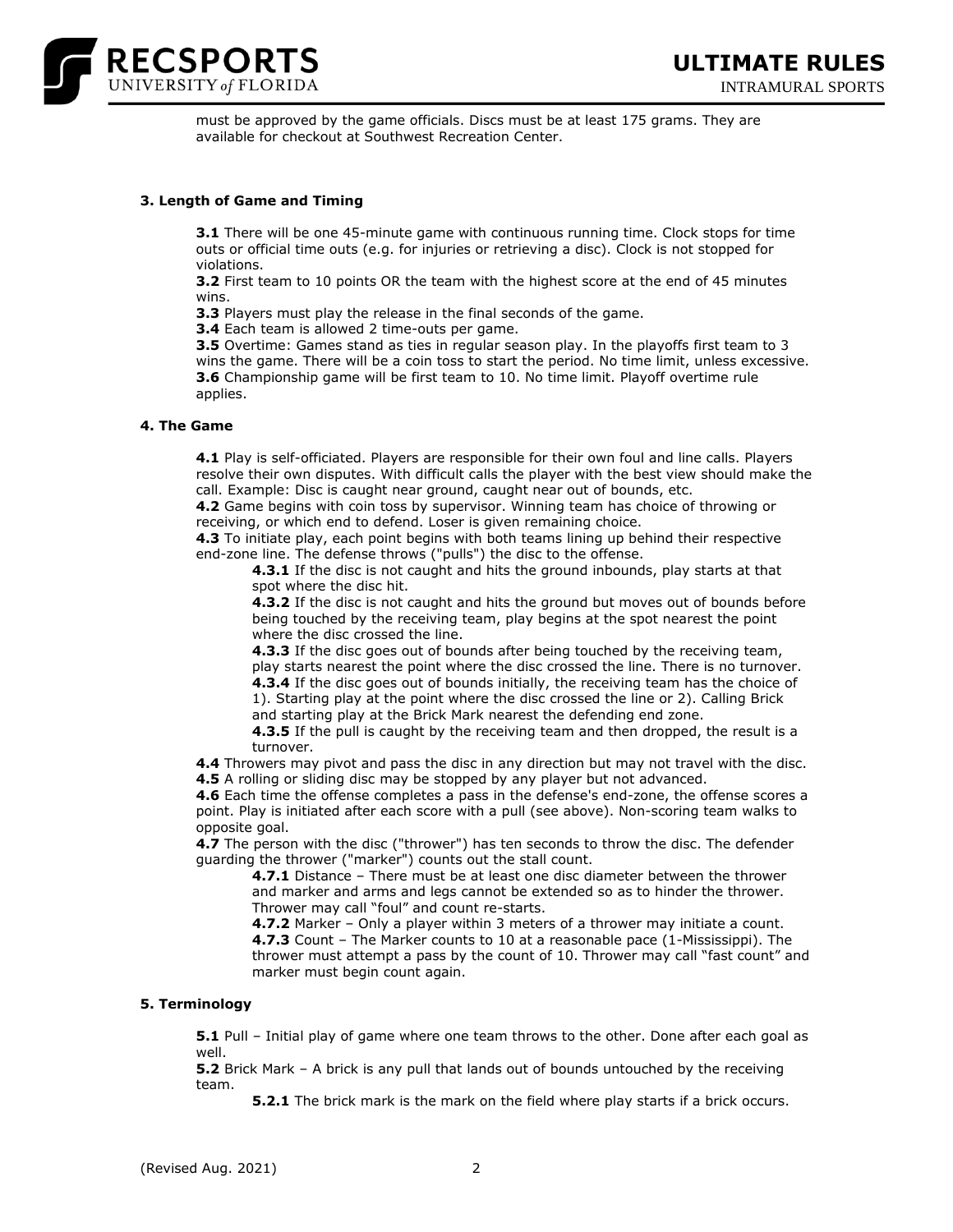

**5.3** Change of Possession - When a pass in not completed (e.g. out of bounds, drop, block, interception), the defense immediately takes possession of the disc and becomes the offense.

**5.4** Out of Bounds – Play is out of bounds when a player in possession of the disc or the disc itself contacts an area out of bounds. The field line is considered out of bounds. **5.5** Play Out of Bounds – The disc may "float" out of bounds in a throw, as long as it returns to inbounds before a player catches it. A player may run out of bounds to make a play as long as the disc is caught in-bounds. If a player's momentum carries him/her out of bounds but the catch was made while in contact with in-bounds, the disc is still in play. One foot is considered contact.

**5.6** Turnovers – Any drop, block, interception, out of bounds play, or marker's count to 10 results in a turnover of possession.

**5.7** Out of Bounds – The player who gained possession as a result of an out of bounds turnover has the option of starting play at the Brick mark or as close to the point of lost possession as possible.

**5.8** Drop – A player fails to catch the disc and it falls to the ground. If deflected off one player and caught by another, the disc is still in play.

**5.9** Block – The defensive player knocks the disc to the ground before the offensive player catches it.

**5.10** Interception – The defensive player intercepts a pass meant for the offensive player. **5.11** Call – A call is anytime a player announces a foul or violation.

# **6. Continuation Rule**

**6.1** If disc is in the air or thrower is throwing when call is made, play continues if team in possession retains possession from throw. Call is then "play on".

**6.2** If the team who committed the violation or foul gains possession, play stops and the proper rule for that action is used.

**6.3** If the defense makes a call and the pass is incomplete, play continues on with the turnover.

**6.4** If a foul or violation is committed by the defense and called by the offense and the pass is intercepted, play stops and possession changes back to the offense starting where the thrower was. If the pass is incomplete as a result of the foul or violation committed by the defense, play stops and possession remains with the offense.

**6.5** If both defensive and offensive players make calls, the calls are cancelled out and play returns to thrower in possession at the count where the calls occurred.

# **7. Violations**

**7.1** A player must call violations and fouls at the time of occurrence in order to be played. If not called, it did not occur. If called, the foul or violation must be played unless contested. If contested, a resolution must be worked out, usually resulting in a re-play.

**7.2** The following violations result in a change of possession:

**7.2.1** Marker reaches full count of 10 before thrower makes a play

**7.2.2** Disc is handed from player to player

**7.2.3** The thrower catches the thrown disc (unless it is deflected off another player by accident)

**7.2.4** The thrower calls a time-out when none remain.

**7.2.5** During a pull, a player is off sides if he/she steps over the end-zone line before the disc is thrown. If either team steps over the line and "off-sides" is called immediately, there must be a re-pull.

**7.2.6** A player's movement is assisted intentionally by a teammate in catching or blocking a pass.

**7.2.7** A player uses an unfair advantage to catch or block a pass.

**7.2.8** Traveling with the disc. A player is only allowed as many steps as needed to stop after catching a pass. (Two to three)

**7.3** Fouls

**7.3.1** When a player initiates contact on another player a foul occurs. When a foul disrupts possession, the play resumes as if the possession was retained. If the player committing the foul disagrees with the foul call, the play is redone. **7.3.2** A foul is the result of physical contact between opposing players that affects the outcome of play.